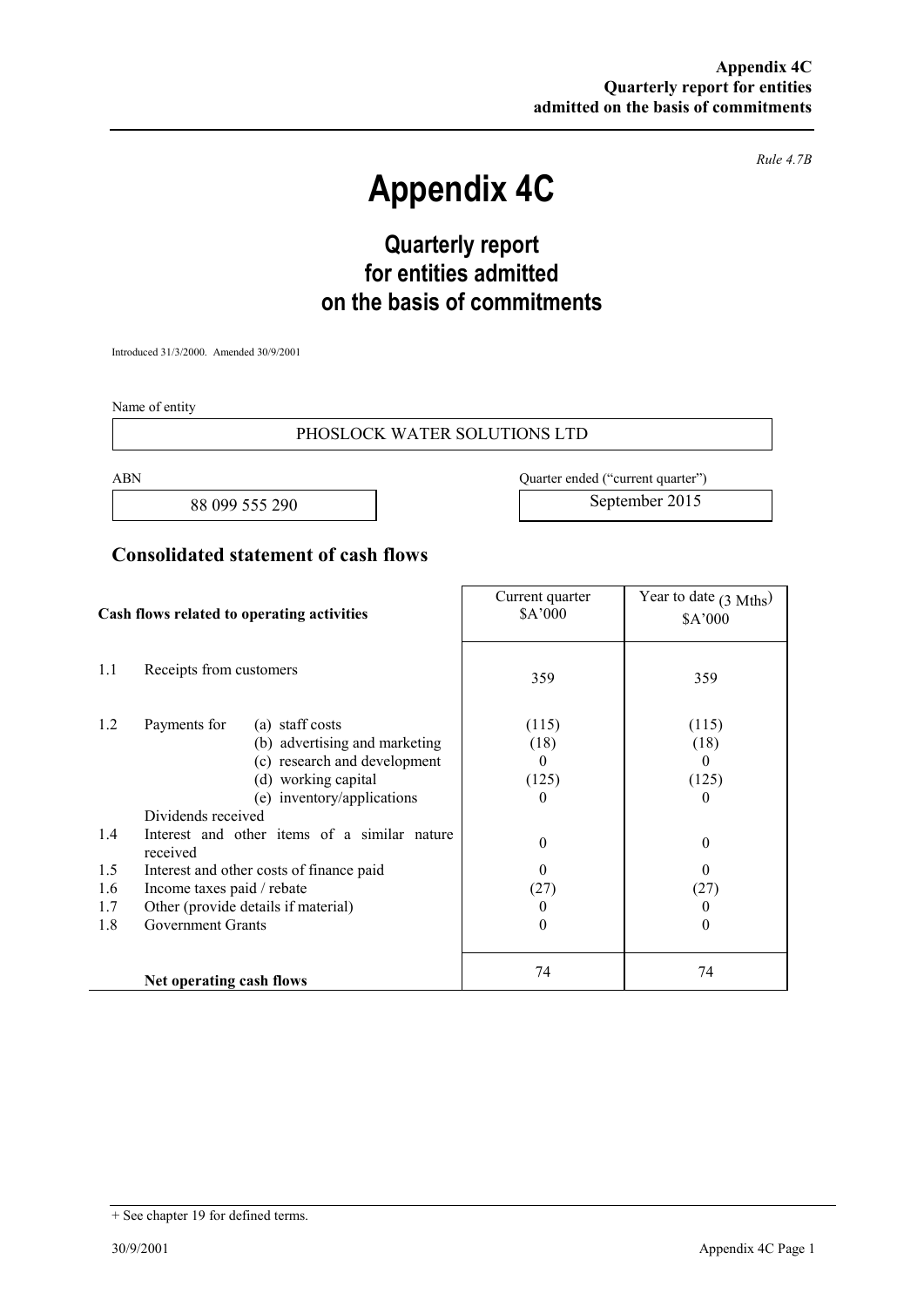|                                      |                                                                                                                                                                                                                                | Current quarter<br>\$A'000 | Year to date $(3 \text{ Mths})$<br>\$A'000 |
|--------------------------------------|--------------------------------------------------------------------------------------------------------------------------------------------------------------------------------------------------------------------------------|----------------------------|--------------------------------------------|
| 1.8                                  | Net operating cash flows (carried forward)                                                                                                                                                                                     | 74                         | 74                                         |
| 1.9                                  | Cash flows related to investing activities<br>Payment for acquisition of:<br>(a) businesses (item 5)<br>(b) equity investments<br>(c) intellectual property<br>(d) physical non-current assets<br>(e) other non-current assets | (27)<br>(1)                | (27)<br>(1)                                |
| 1.10                                 | Proceeds from disposal of:<br>(a) businesses (item 5)<br>(b) equity investments<br>(c) intellectual property<br>(d) physical non-current assets<br>(e) other non-current assets                                                |                            |                                            |
| 1.11<br>1.12<br>1.13                 | Loans from Minority Shareholders<br>Loans repaid by other entities<br>Other (provide details if material)                                                                                                                      |                            |                                            |
|                                      | Net investing cash flows                                                                                                                                                                                                       | (28)                       | (28)                                       |
| 1.14                                 | Total operating and investing cash flows                                                                                                                                                                                       | 46                         | 46                                         |
| 1.15<br>1.16<br>1.17<br>1.18<br>1.19 | Cash flows related to financing activities<br>Proceeds from issues of shares, options, con<br>notes<br>Proceeds from sale of forfeited shares<br>Proceeds from borrowings<br>Repayment of borrowings<br>Dividends paid         |                            |                                            |
| 1.20                                 | Other – Capital raising costs                                                                                                                                                                                                  |                            |                                            |
|                                      | Net financing cash flows                                                                                                                                                                                                       | $\boldsymbol{0}$           | $\boldsymbol{0}$                           |
|                                      | Net increase (decrease) in cash held                                                                                                                                                                                           | 46                         | 46                                         |
| 1.21<br>1.22                         | Cash at beginning of quarter/year to date<br>Exchange rate adjustments                                                                                                                                                         | 161<br>4                   | 161<br>$\overline{4}$                      |
| 1.23                                 | Cash at end of quarter                                                                                                                                                                                                         | 211                        | 211                                        |
|                                      |                                                                                                                                                                                                                                |                            |                                            |

<sup>+</sup> See chapter 19 for defined terms.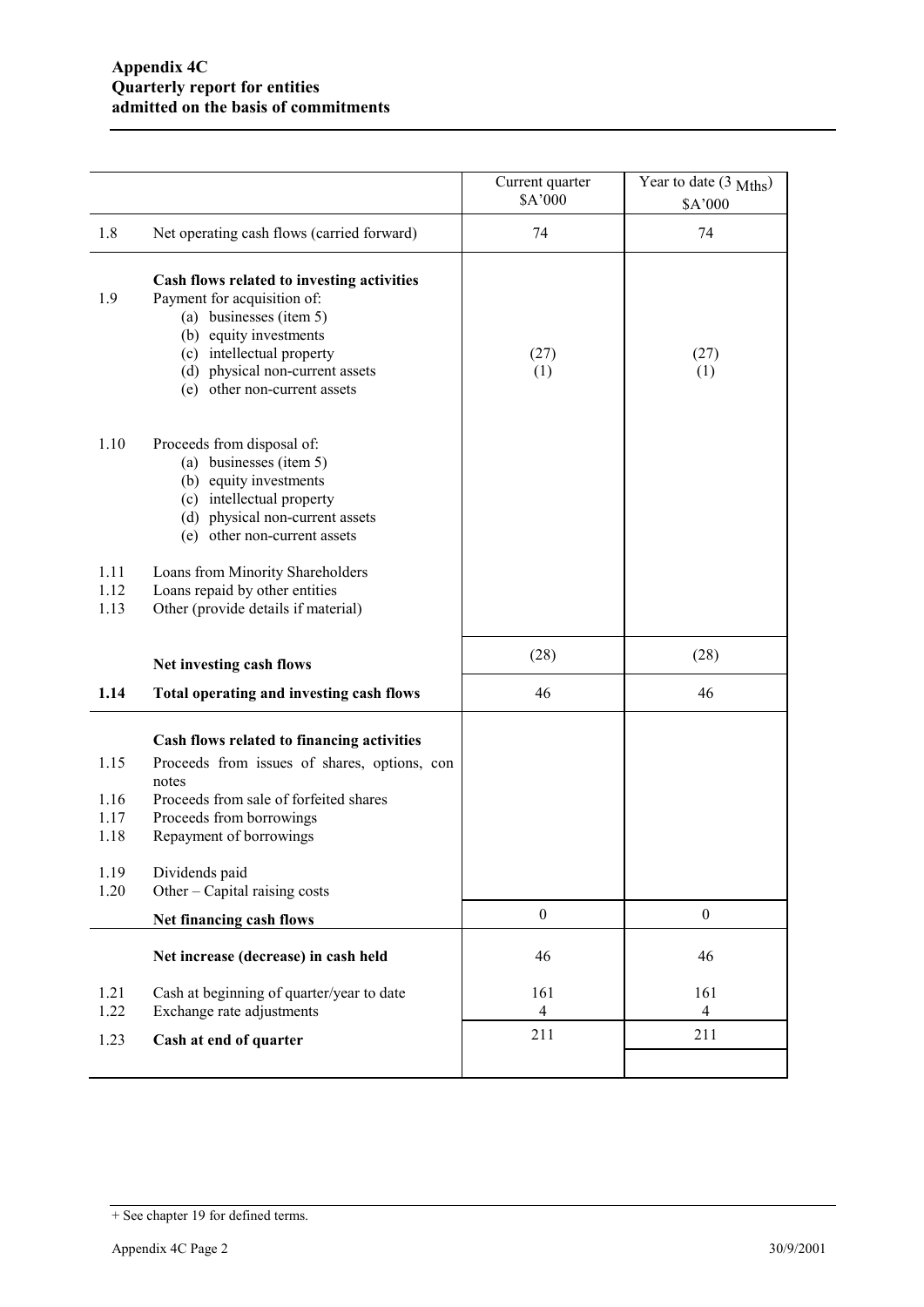## **Payments to directors of the entity and associates of the directors Payments to related entities of the entity and associates of the related entities**

|      |                                                                  | Current quarter<br>\$A'000 |
|------|------------------------------------------------------------------|----------------------------|
| 1.24 | Aggregate amount of payments to the parties included in item 1.2 | 47                         |
| 1.25 | Aggregate amount of loans to the parties included in item 1.11   |                            |
|      |                                                                  |                            |

1.26 Explanation necessary for an understanding of the transactions During the period \$22,000 was paid as Executive Director salaries and \$25,000 paid as Non-Executive Directors fees.

### **Non-cash financing and investing activities**

- 2.1 Details of financing and investing transactions which have had a material effect on consolidated assets and liabilities but did not involve cash flows
- 2.2 Details of outlays made by other entities to establish or increase their share in businesses in which the reporting entity has an interest

#### **Financing facilities available**

*Add notes as necessary for an understanding of the position. (See AASB 1026 paragraph 12.2).* 

|     |                                        | Amount available<br>\$A'000 | Amount used<br>\$A'000 |
|-----|----------------------------------------|-----------------------------|------------------------|
|     | Loan facilities                        | 675                         | 675                    |
| 3.2 | Converting Notes maturing 30 June 2016 | 2,738                       | 2,738                  |

<sup>+</sup> See chapter 19 for defined terms.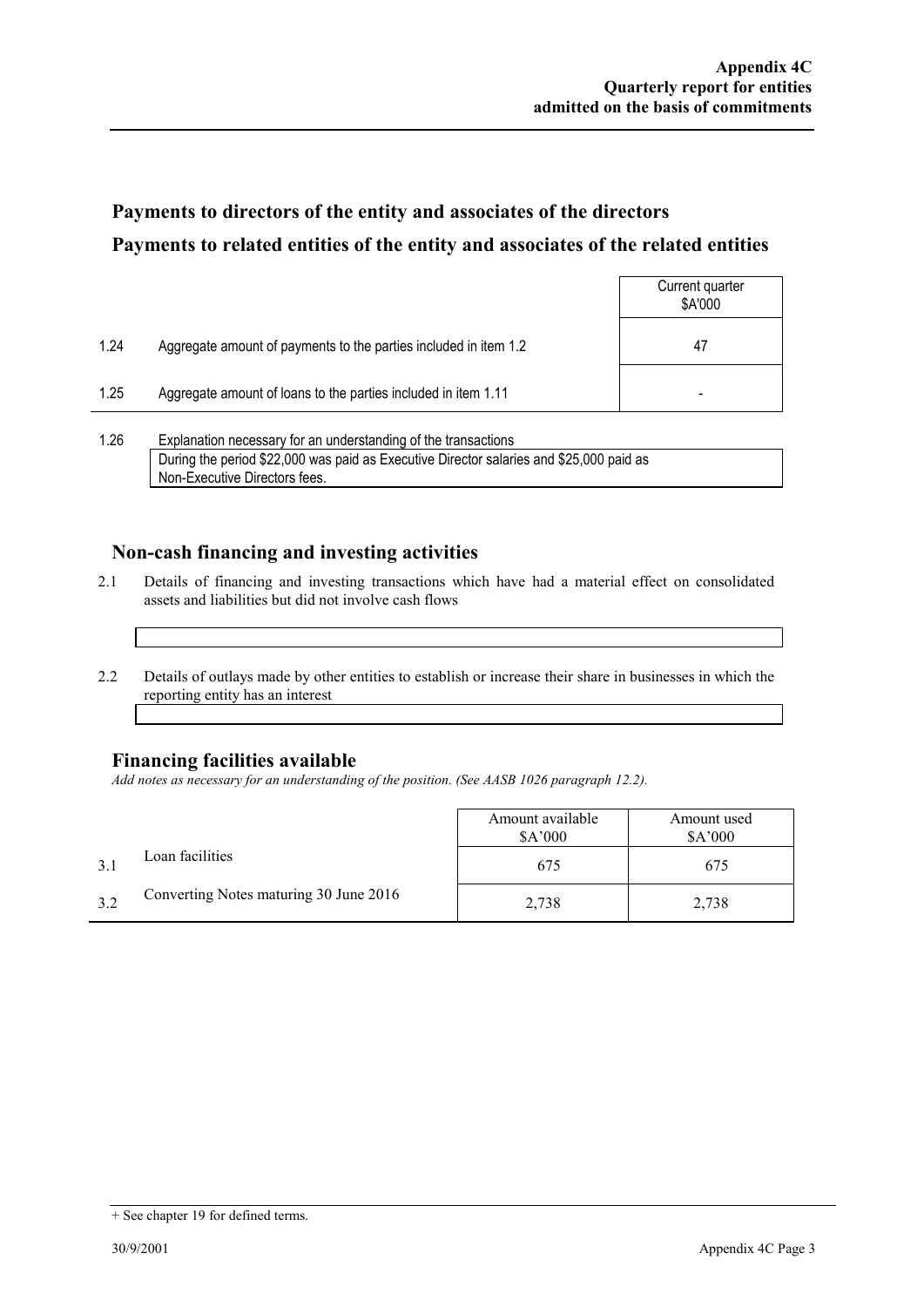### **Reconciliation of cash**

| Reconciliation of cash at the end of the quarter (as<br>shown in the consolidated statement of cash flows) to<br>the related items in the accounts is as follows. | Current quarter<br>\$A'000 | Previous quarter<br>\$A'000 |
|-------------------------------------------------------------------------------------------------------------------------------------------------------------------|----------------------------|-----------------------------|
| Cash on hand and at bank<br>4.1                                                                                                                                   | 154                        | 106                         |
| 4.2<br>Deposits at call                                                                                                                                           |                            |                             |
| 4.3<br>Bank overdraft                                                                                                                                             |                            |                             |
| 4.4<br>Other $-$ Term deposit                                                                                                                                     | 57                         | 55                          |
| <b>Total: cash at end of quarter (item 1.23)</b>                                                                                                                  | 211                        | 161                         |

Acquisitions and disposals of business entities

|     |                                              | Acquisitions<br>(Item $1.9(a)$ ) | Disposals<br>(Item $1.10(a)$ ) |
|-----|----------------------------------------------|----------------------------------|--------------------------------|
| 5.1 | Name of entity                               |                                  |                                |
| 5.2 | Place of incorporation<br>or registration    |                                  |                                |
| 5.3 | Consideration for<br>acquisition or disposal |                                  |                                |
| 5.4 | Total net assets                             |                                  |                                |
| 5.5 | Nature of business                           |                                  |                                |
|     |                                              |                                  |                                |

<sup>+</sup> See chapter 19 for defined terms.